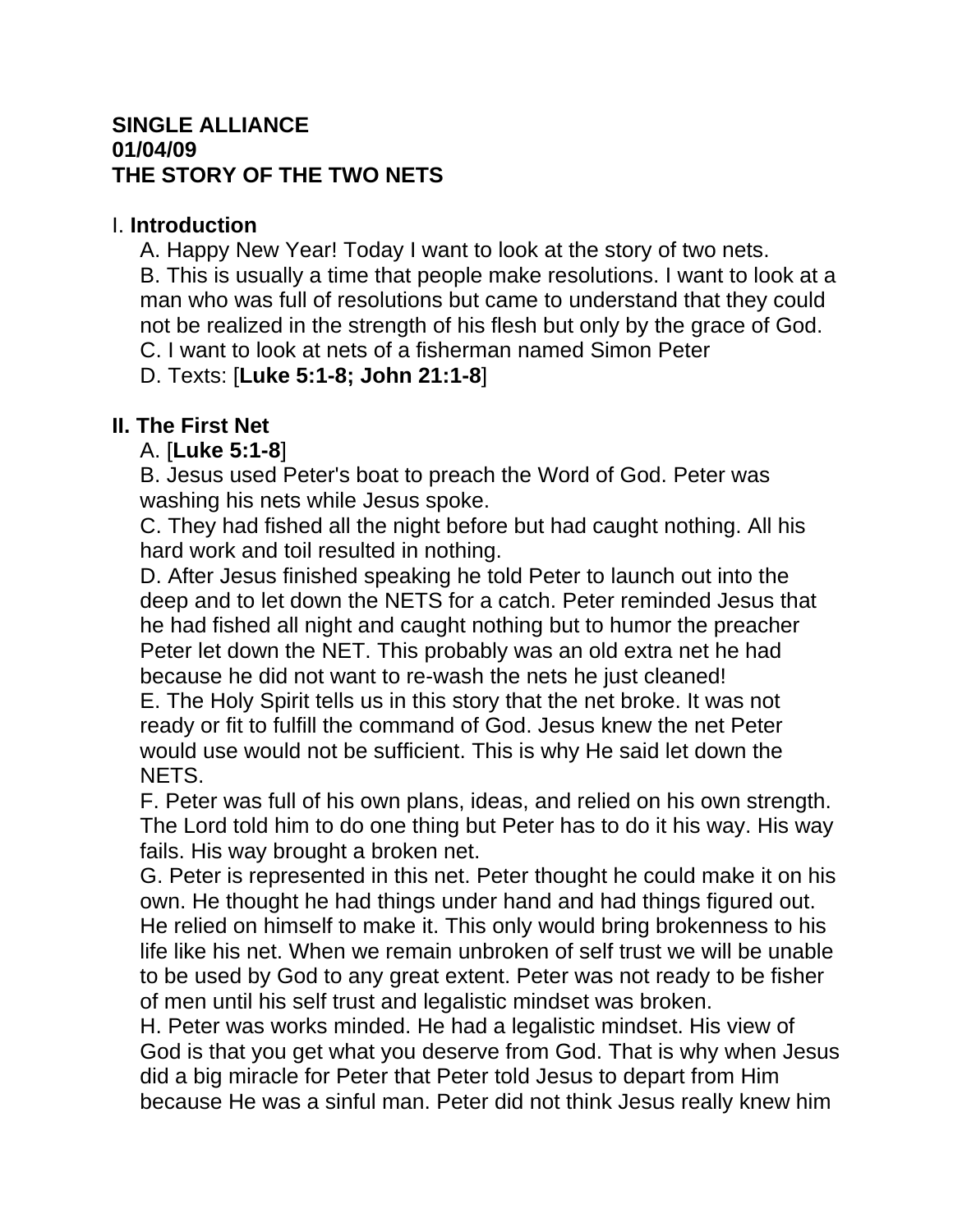and if He did He would have not blessed Him like he did. Those that are self reliant are usually the most legalistic when it comes to God.

H. Throughout the ministry of Jesus during those three and half years the self will and self reliance showed itself again and again in Peter. It finally found it's height at the last supper.

I. Jesus tells the disciples at the last supper that one would deny him. Peter was so bold as to say this: [**Mar 14:29**] But Peter said to Him, Even if they all fall away and are caused to stumble and distrust and desert You, yet I will not [*do so*]!

J. On the surface this great resolution and declaration appears most noble. What commitment this shows. However, upon a deeper look it shows us his legalistic mindset in great detail. Peter looked around the table at each man and sized them up and said to Jesus, I am better than all these monkies. I will be the last man standing when the chips are down for you Jesus.

K. Peter's net was about to break big time! Jesus told Peter that before the night was over he would deny knowing Him three times!

L. [**Luke 22:55-62**]- The rock crumbles before a little servant girl! M. Peter's net breaks- vs. 62- Peter went out and wept bitterly.

#### **II. The Second Net**

A. I can only imagine what Peter went through those three days Jesus was in the grave. His world came crashing down around Him. He had denied the only One that really had really loved Him like he needed to be loved.

B. He came to the realization of two things: What he was really was capable of doing- Denying His Lord and What he was uncapable of doing- loving, serving, and laying down His life for God in His own ability. C. Peter had yet to learn one last lesson before He was ready to be used of God. He must learn what God is capable of in and through Him. D. Peter was about to really learn what the grace of God was all about. E. When Jesus arose from the dead the women who came to the tomb to see Jesus saw an angel. This angel told them to tell the disciples and PETER that He had arisen. He specifically singled out Peter to alert His attention.

F. I am sure Peter did not know from this is it was a good thing or a bad thing but that Jesus had specifically mentioned Him. This was a token of grace to Peter.

G. [**1 Cor. 15:3-5**]-Jesus appears to Peter alone first before He appears to the disciples. Jesus restores and forgives Peter. Peter gets a